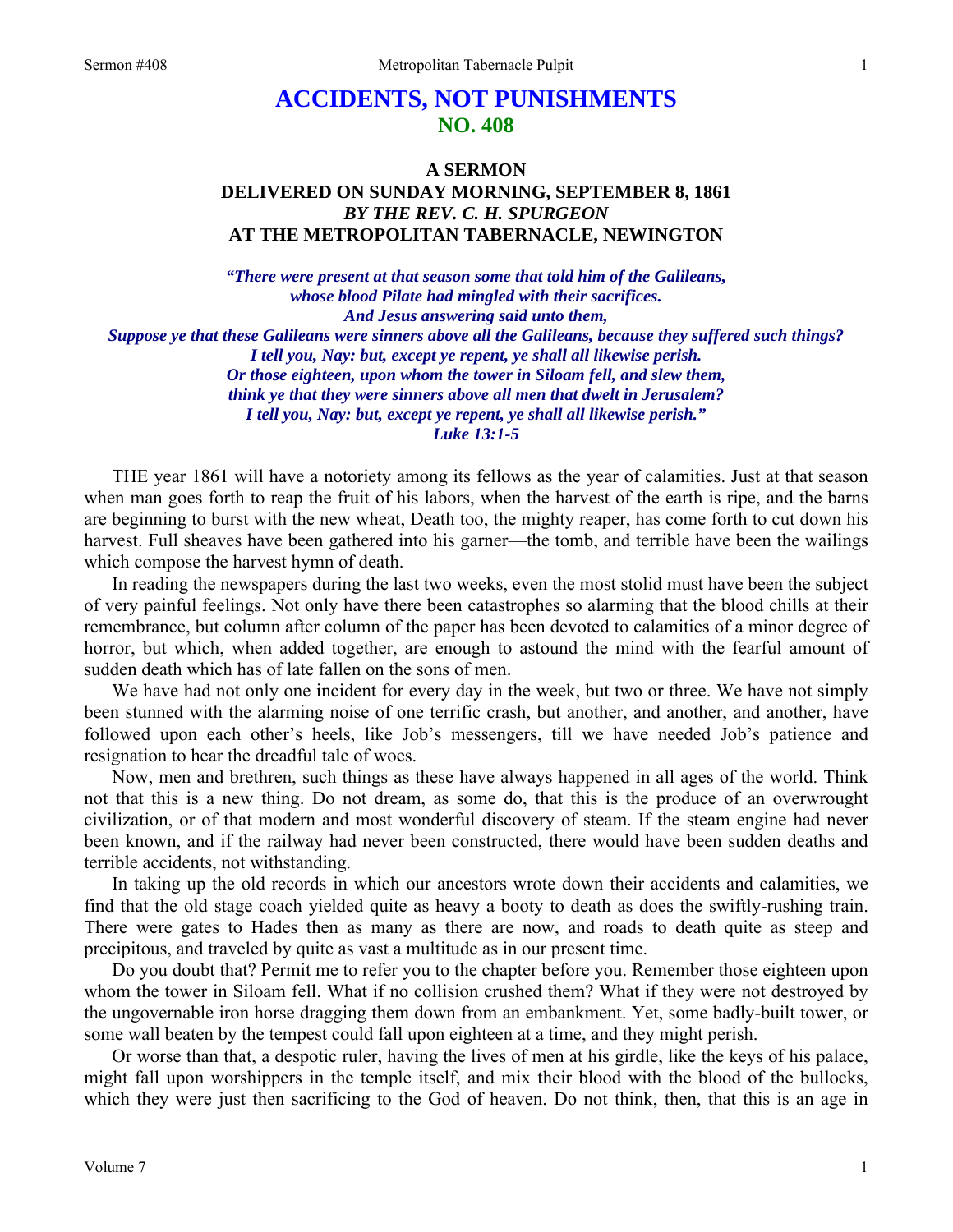which God is dealing more harshly with us than of old. Do not think that God's providence has become more lax than it was—there were always sudden deaths and there always will be.

There always were seasons when death's wolves hunted in hungry packs, and probably, until the end of this dispensation, the last enemy will hold his periodic festivals and glut the worms with the flesh of men. Be not, therefore, cast down with any sudden fear, neither be ye troubled by these calamities. Go about your business, and if your avocations should call you to cross the field of death itself, do it, and do it bravely. God has not thrown up the reins of the world, He has not taken off His hand from the helm of the great ship, still

> *"He everywhere hath sway, And all things serve His might; His every act pure blessing is, His path unsullied light."*

Only learn to trust Him and you shall not be afraid of sudden fear, "Thy soul shall dwell at ease, and thy seed shall inherit the earth."

The particular subject of this morning, however, is this—the use which we ought to make of these fearful texts which God is writing in capital letters upon the history of the world. God has spoken once, yea, twice, let it not be said that man regards it not. We have seen a glimmering of God's power, we have beheld something of the readiness with which He can destroy our fellow creatures. Let us "Hear the rod and him that hath appointed it," and in hearing it, let us do two things.

First, let us not be so foolish as to draw the conclusion of superstitious and ignorant persons—that conclusion which is hinted at in the text, namely, that those who are thus destroyed by accident are sinners above all the sinners that be in the land. And secondly, let us draw the right and proper inference. Let us make practical use of all these events for our own personal improvement. Let us hear the voice of the Savior saying, "Except ye repent, ye shall all likewise perish."

**I.** First, then, LET US TAKE HEED THAT WE DO NOT DRAW THE RASH AND HASTY CONCLUSION FROM TERRIBLE ACCIDENTS, THAT THOSE WHO SUFFER BY THEM SUFFER ON ACCOUNT OF THEIR SINS.

It has been most absurdly stated that those who travel on the first day of the week, and meet with an accident, ought to regard that accident as being a judgment from God upon them on account of their violating the Christian's day of worship. It has been stated even by godly ministers, that the late deplorable collision should be looked upon as an exceedingly amazing and remarkable visitation of the wrath of God against those unhappy persons who happened to be in the Clayton tunnel.

Now I enter my solemn protest against such an inference as that, not in my own name, but in the name of Him who is the Christian's Master and the Christian's Teacher. I say of those who were crushed in that tunnel, think you that they were sinners above all the sinners? "I tell you, Nay: but, except ye repent, ye shall all likewise perish." Or those who perished but last Monday, think you that they were sinners above all the sinners that were in London? "I tell you, Nay: but, except ye repent, ye shall all likewise perish."

Now, mark, I would not deny but what there have sometimes been judgments of God upon particular persons for sin—sometimes, and I think but exceedingly rarely, such things have occurred. Some of us have heard in our own experience instances of men who have blasphemed God and defied Him to destroy them, who have suddenly fallen dead. And in such cases, the punishment has so quickly followed the blasphemy that one could not help perceiving the hand of God in it. The man had wantonly asked for the judgment of God, his prayer was heard and the judgment came.

And beyond a doubt, there are what may be called natural judgments. You see a man ragged, poor, homeless. He has been a profligate, he has been a drunkard, he has lost his character, and it is but the just judgment of God upon him that he should be starving, and that he should be an outcast among men.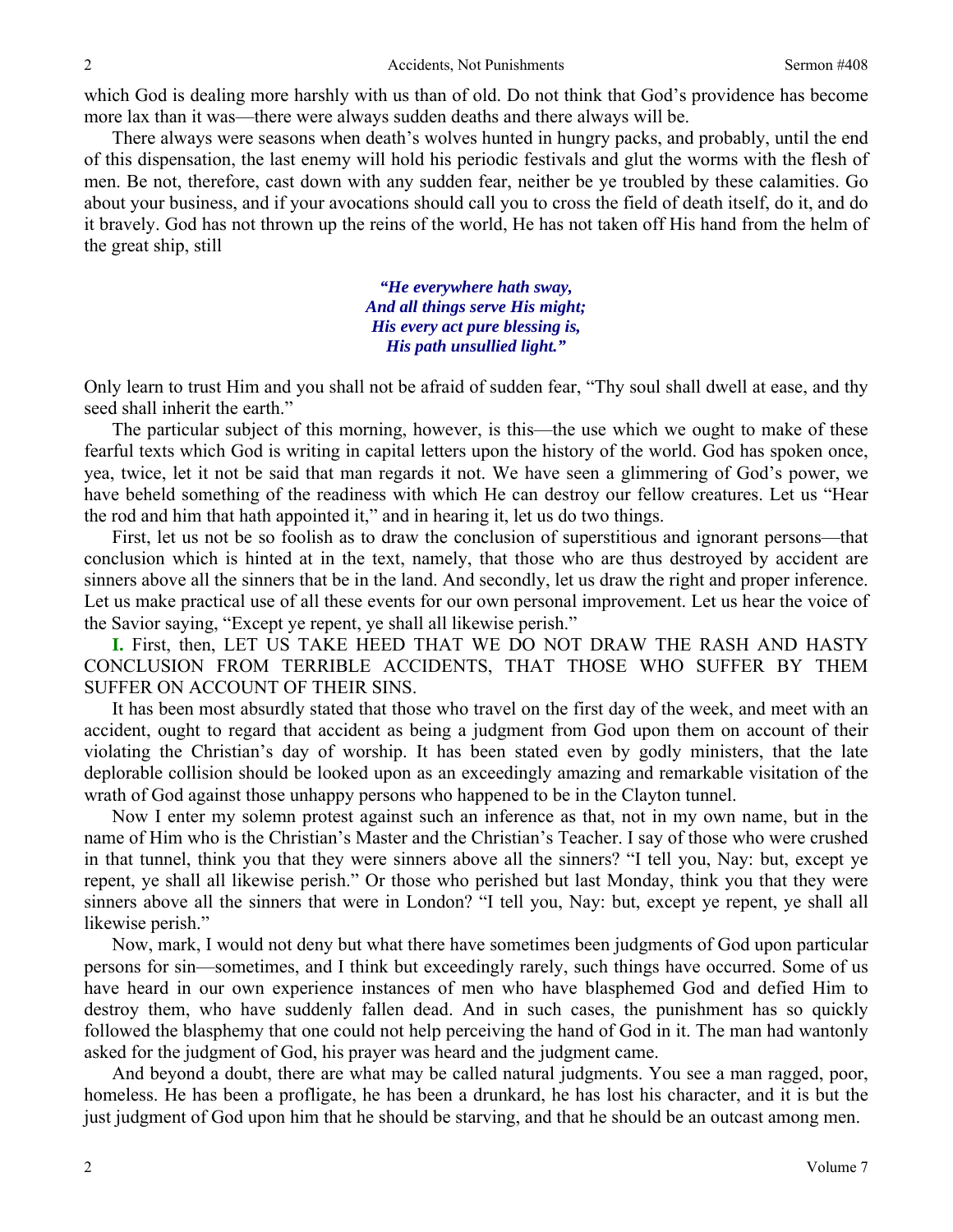You see in the hospitals loathsome specimens of men and women foully diseased. God forbid that we should deny that in such a case—the punishment being the natural result of the sin—there is a judgment of God upon licentiousness and ungodly lusts.

And the same may be said in many instances where there is so clear a link between the sin and the punishment that the blindest men may discern that God has made Misery the child of Sin. But in cases of accident, such as that to which I refer, and in cases of sudden and instant death, again, I say, I enter my earnest protest against the foolish and ridiculous idea that those who thus perish are sinners above all the sinners who survive unharmed.

Let me just try to reason this matter out with Christian people, for there are some unenlightened Christian people who will feel horrified by what I have said. Those who are ready at perversions may even dream that I would apologize for the breach of the day of worship. Now I do no such thing. I do not extenuate the sin, I only testify and declare that accidents are not to be viewed as punishments for sin, for punishment belongs not to this world, but to the world to come. To all those who hastily look on every calamity as a judgment, I would speak in the earnest hope of setting them right.

Let me begin, then, by saying, my dear brethren, do not you see that *what you say is not true*? And that is the best of reasons why you should not say it. Does not your own experience and observation teach you that one event happens both to the righteous and to the wicked? It is true, the wicked man sometimes falls dead in the street, but has not the minister fallen dead in the pulpit? It is true that a pleasure boat, in which men were seeking their own pleasure on the Sunday, has suddenly gone down. But is it not equally true that a ship which contained none but godly men, who were bound upon an excursion to preach the Gospel, has gone down too?

The visible providence of God has no respect of persons. And a storm may gather around the "John Williams" missionary ship, quite as well as around a vessel filled with riotous sinners. Why, do you not perceive that the providence of God has been, in fact, in its outward dealings, rather harder upon the good than upon the bad? For did not Paul say, as he looked upon the miseries of the righteous in his day, "If in this life only we have hope in Christ, we are of all men most miserable"?

The path of righteousness has often conducted men to the rack, to prison, to the gibbet, to the stake, while the road of sin has often led a man to empire, to dominion, and to high esteem among his fellows. It is not true that in this world God punishes men for sin and rewards them for their good deeds. For did not David say, "I have seen the wicked in great power, and spreading himself like a green bay tree"? And did not this perplex the psalmist for a little season, until he went into the sanctuary of God, and then he understood their end?

Although your faith assures you that the ultimate result of providence will work out only good to the people of God, yet your life, though it is but a brief part of the divine drama of history, must have taught you that providence does not outwardly discriminate between the righteous and the wicked—the righteous perish as suddenly as the wicked—that the plague knows no difference between the sinner and the saint—and that the sword of war is alike pitiless to the sons of God, and the sons of Belial. When God sends forth the scourge, it slays suddenly the innocent as well as the perverse and froward.

Now, my brethren, if your idea of an avenging and awarding providence is not true, why should you talk as if it were? And why, if it is not correct as a general rule, should you suppose it to be true in this one particular instance? Get the idea out of your head, for the Gospel of God never needs you to believe an untruth.

But secondly, there is another reason. The idea that whenever an accident occurs we are to look upon it as a judgment from God *would make the providence of God to be, instead of a great deep, a very shallow pool*. Why, any child can understand the providence of God, if it be true that when there is a railway accident it is because people travel on a Sunday. I take any little child from the smallest infant class in the Sunday school, and he will say, "Yes, I see that."

But then, if such a thing be providence, if it be a providence that can be understood, manifestly it is not the Scriptural idea of providence, for in the Scripture we are always taught that God's providence is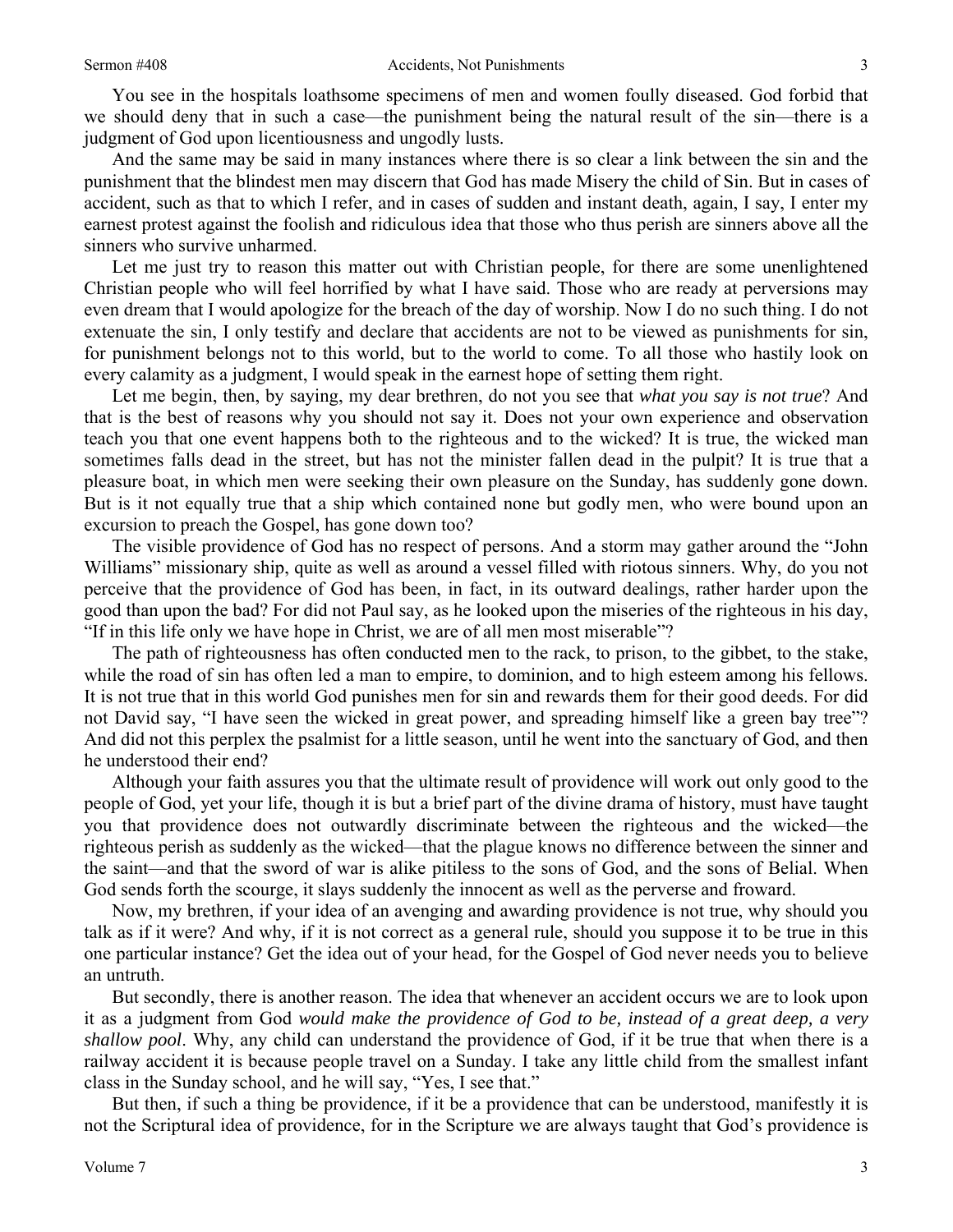"a great deep." And even Ezekiel, who had the wing of the cherubim and could fly aloft, when he saw the wheels which were the great picture of the providence of God, he could only say the wheels were so high that they were terrible, and were full of eyes, so that he cried, "O wheel!"

If—I repeat it to make it plain—if always a calamity were the result of some sin, providence would be as simple as that twice two made four. It would be one of the first lessons that a little child might learn.

But Scripture teaches us that providence is a great depth in which the human intellect may swim and dive, but it can neither find a bottom nor a shore. And if you and I pretend that we can find out the reasons of providence, and twist the dispensations of God over our fingers, we only prove our folly, but we do not prove that we have begun to understand the ways of God.

Why, look, sirs, suppose for a moment there were some great performance going on, and you should step in the middle of it and see one actor upon the stage for a moment, and you should say, "Yes, I understand it," what a simpleton you would be! Do you not know that the great transactions of providence began near six thousand years ago? and you have only stepped into this world for thirty or forty years, and seen one actor on the stage, and you say you understand it.

Tush! you do not, you have only begun to know. Only He knows the end from the beginning, only He understands what are the great results, and what is the great reason for which the world was made, and for which He permits both good and evil to occur. Think not that you know the ways of God. It is to degrade providence, and to bring God down to the level of men, when you pretend that you can understand these calamities and find out the secret designs of wisdom.

But next, do you not perceive that such an idea as this would *encourage Phariseeism*? These people who were crushed to death, or scalded, or destroyed under the wheels of railway carriages, were worse sinners than we are. Very well, then what good people we must be, what excellent examples of virtue! We do not such things as they, and therefore God makes all things smooth for us. Inasmuch as we have travelled, some of us every day in the week, and yet have never been smashed to pieces, we may on this supposition rank ourselves with the favorites of deity.

And then, do you not see, brethren, our safety would be an argument for our being Christians?—our having traveled on a railway safely would be an argument that we were regenerate persons, yet I have never read in the Scriptures, "We know that we have passed from death unto life, because we have traveled from London to Brighton safely twice a day."

I never found a verse which looked like this, and yet if it were true that the worst of sinners met with accidents, it would follow as a natural converse to that proposition, that those who do not meet with accidents must be very good people, and what Pharisaical notions we thus beget and foster. But I cannot indulge the folly for a moment.

As I look for a moment upon the poor mangled bodies of those who have been so suddenly slain, my eyes find tears, but my heart does not boast, nor my lips accuse—far from me be the boastful cry, "God, I thank you that I am not as these men are!" Nay, nay, nay, it is not the spirit of Christ, nor the spirit of Christianity.

While we can thank God that we are preserved, yet we can say, "It is of thy mercy that we are not consumed," and we must ascribe it to His grace, and to His grace alone. But we cannot suppose that there was any betterness in us, why we should be kept alive with death so near. It is only because He has had mercy, and been very long-suffering to us-ward, not willing that we should perish, but that we should come to repentance, that He has thus preserved us from going down to the grave and kept us alive from death.

And then, will you allow me to remark, that the supposition against which I am earnestly contending, is a *very cruel and unkind one*. For if this were the case, that all persons who thus meet with their death in an extraordinary and terrible manner were greater sinners than the rest, would it not be a crushing blow to bereaved survivors, and is it not ungenerous on our part to indulge the idea, unless we are compelled by unanswerable reasons to accept it as an awful truth?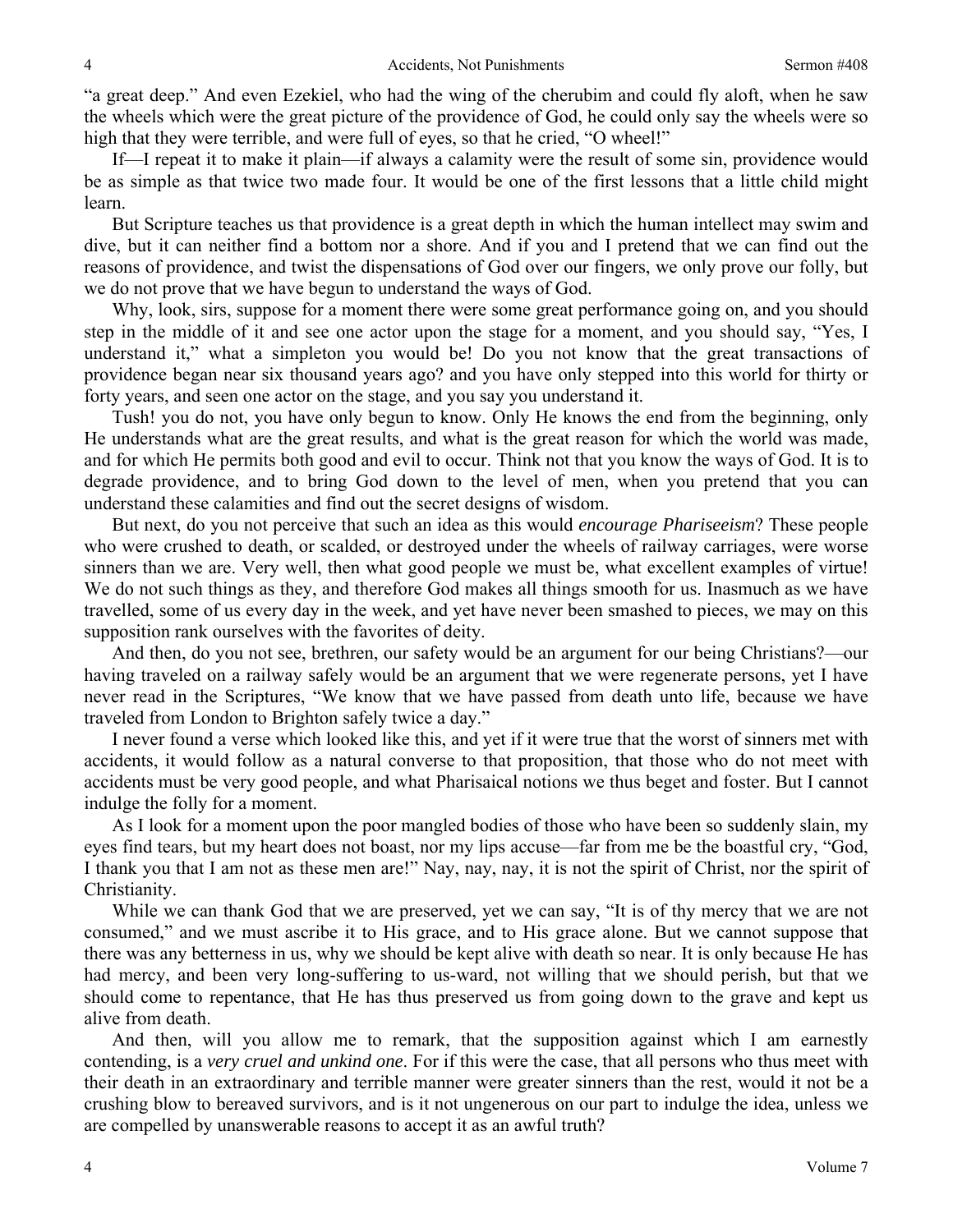Now, I defy you to whisper it in the widow's ear. Go home to her and say, "Your husband was a worse sinner than the rest of men, therefore, he died." You have not brutality enough for that. A little unconscious infant, which had never sinned, though, doubtless, an inheritor of Adam's fall, is found crushed amidst the *debris* of the accident.

Now, think for a moment, what would be the infamous consequence of the supposition, that those who perished were worse than others. You would have to make it out that this unconscious infant was a worse sinner than many in the dens of infamy whose lives are yet spared. Do you not perceive that the thing is radically false? and I might perhaps show you the injustice of it best, by reminding you, that it may one day turn upon your own head. Let it be your own case that you should meet with sudden death in such a way, are you willing to be adjudged to damnation on that account?

Such an event may happen in the house of God. Let me recall to my own, and to your sorrowful recollection, what occurred when once we met together. I can say with a pure heart, we met for no object but to serve our God, and the minister had no aim in going to that place but that of gathering many to hear who otherwise would not have listened to his voice. And yet there were funerals as the result of a holy effort (for holy effort still we avow it to have been, and the aftersmile of God has proved it so).

There were deaths, and deaths among God's people. I was about to say I am glad it was with God's people rather than with others. A fearful fright took hold upon the congregation and they fled, and do you not see that if accidents are to be viewed as judgments, then it is a fair inference that we were sinning in being there—an insinuation which our consciences repudiate with scorn!

However, if that logic were true, it is as true against us as it is against others, and inasmuch as you would repel with indignation the accusation that any were wounded or hurt on account of sin, in being there to worship God, what you repel for yourself, repel for others, and be no party to the accusation which is brought against those who have been destroyed during the last fortnight, that they perished on account of any great sin.

Here I anticipate the outcries of prudent and zealous persons who tremble for the ark of God, and would touch it with Uzzah's hand. "Well," says one, "but we ought not to talk like this, for it is a very serviceable superstition, because there are many people who will be kept from traveling on a Sunday by the accident, and we ought to tell them, therefore, that those who perished, perished because they traveled on Sunday."

Brethren, I would not tell a lie to save a soul, and this would be telling lies, for it is not the fact. I would do anything to stop Sunday labor and sin, but I would not forge a falsehood even to do that. They might have perished on a Monday as well as on a Sunday. God gives no special immunity any day of the week, and accidents may occur as well at one time as at another, and it is only a pious fraud when we seek thus to play upon the superstition of men to make capital for Christ.

The Roman Catholic priest might consistently use such an argument, but an honest Christian man, who believes that the religion of Christ can take care of itself without his telling falsehoods, scorns to do it. These men did not perish because they traveled on a Sunday. Witness the fact that others perished on the Monday when they were on an errand of mercy. I know not why God sent the accident. God forbid that we should offer our own reason when God has not given us His reason, but we are not allowed to make the superstition of men an instrument for the advancing the glory of God.

You know among Protestants there is a great deal of popery. I meet with people who uphold infant baptism on the plea, "Well, it is not doing any hurt, and there is a great deal of good meaning in it, and it may do good, and even confirmation may be blessed to some people, and therefore do not let us speak against it."

I have nothing to do with whether the thing does hurt or not, all I have to do with is whether it is right, whether it is Scriptural, whether it is true. And if the truth does mischief, which is a supposition we can by no means allow, that mischief will not lie at our door. We have nothing to do, but to speak the truth, even though the heavens should fall.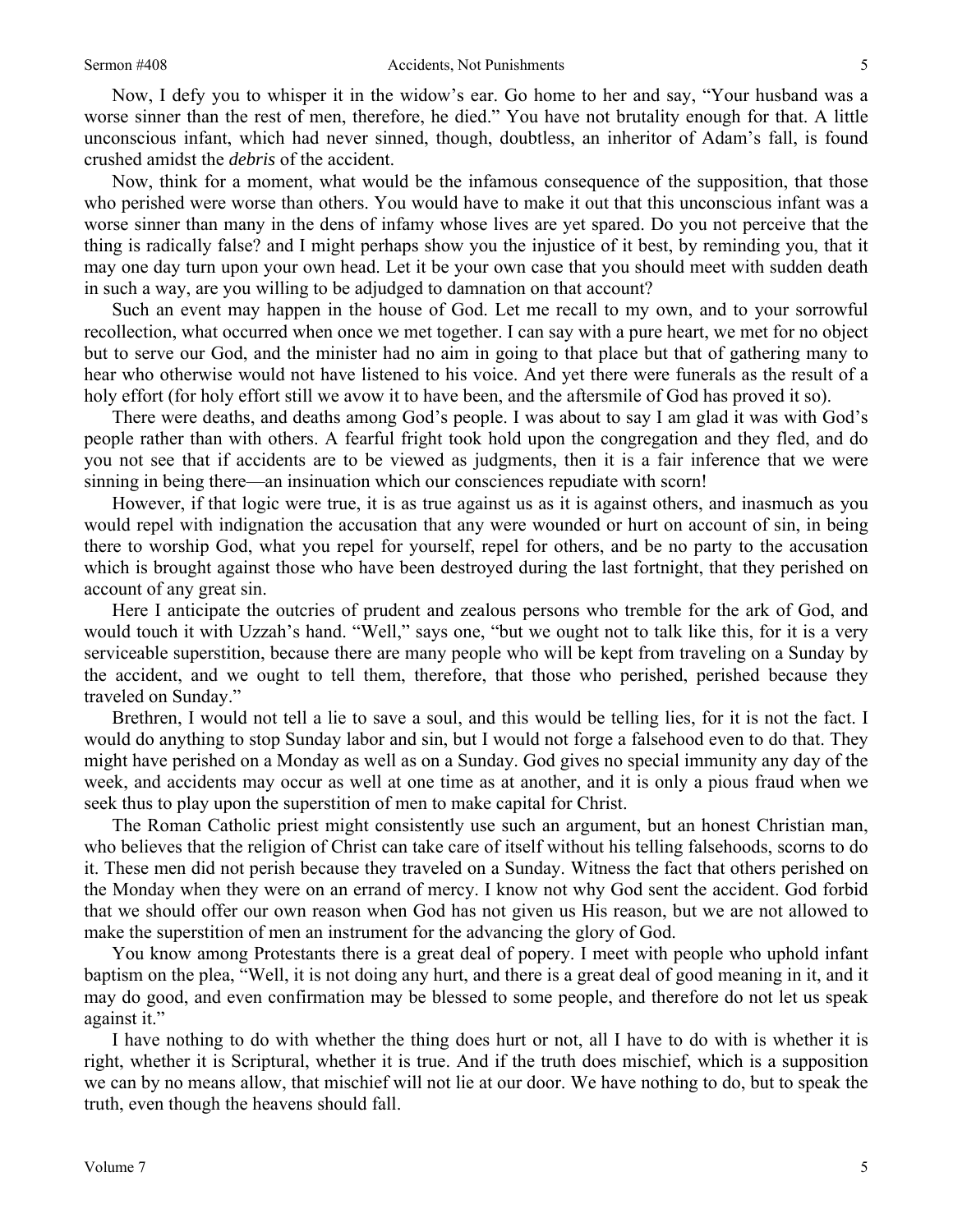I say again, that any advancement of the Gospel which is owing to the superstition of men is a false advance, and it will by and by recoil upon the people who use such an unhallowed weapon. We have a religion which appeals to man's judgment and common sense, and when we cannot get on with that, I scorn that we should proceed by any other means.

And brethren, if there be any person who should harden his heart and say, "Well, I am as safe on one day as another," which is quite true, I must say to him, "The sin of your making such a use as this of a truth must lie at your own door, not at mine. But if I could keep you from violating the Christian's day of rest by putting before you a superstitious hypothesis, I would not do it, because I feel that though I might keep you from that one sin a little time, you would by and by grow too intelligent to be duped by me, and then you would come to look upon me as a priest who had played upon your fears instead of appealing to your judgment."

Oh! it is time for us to know that our Christianity is not a weak, shivering thing that appeals to the petty superstitious fears of ignorant and darkened minds. It is a manly thing, loving the light, and needing no sanctified frauds for its defense. Yes, critic! turn your lantern upon us and let it glare into our very eyes. *We* are not afraid, the truth is mighty and it can prevail, and if it cannot prevail in the daylight, we have no wish that the sun should set to give it an opportunity.

I believe that very much infidelity has sprung from the very natural desire of some Christian people to make use of common mistakes. "Oh," they have said, "this popular error is a very good one, it keeps people right. Let us perpetuate the mistake, for it evidently does good." And then, when the mistake has been found out, infidels have said, "Oh, you see now these Christian people are found out in their tricks."

Let us have no tricks, brethren. Let us not talk to men as though they were little children, and could be frightened by tales of ghosts and witches. The fact is that this is not the time of retribution and it is worse than idle for us to teach that it is so.

And now, lastly—and then I leave this point—do you not perceive that the un-Christian and un-Scriptural supposition that when men suddenly meet with death it is the result of sin, *robs Christianity of one of its noblest arguments for the immortality of the soul*? Brethren, we assert daily, with Scripture for our warrant, that God is just, and inasmuch as He is just, He must punish sin, and reward the righteous.

Manifestly, He does not do it in this world. I think I have plainly shown that in this world, one event happens to both—that the righteous man is poor as well as the wicked, and that he dies suddenly as well as the most graceless. Very well, then, the inference is natural and clear, that there must be a next world in which these things must be righted.

If there be a God, He must be just, and if He be just, He must punish sin. And since He does not do it in this world, there therefore must be another state in which men shall receive the due reward of their works. And they that have sown to the flesh shall of the flesh reap corruption, while they that have sown to the Spirit, shall of the Spirit reap life everlasting. Make this world the reaping place and you have taken the sting out of sin.

"Oh!" says the sinner, "if the sorrows men endure here be all the punishment they will have, we will sin greedily." Say to them, "No. This is not the world of punishment, but the world of probation. It is not the court of justice, but the land of mercy. It is not the prison of terror, but the house of long-suffering." And you have opened before their eyes the gates of the future. You have set the judgment throne before their eyes. You have reminded them of, "Come, ye blessed," and "Depart, ye cursed." You have a more reasonable, not to say a more Scriptural, ground of appeal to their consciences and to their hearts.

I have thus spoken with the view of putting down as much as I can the idea which is too current among the ungodly that we as Christians hold every calamity to be a judgment. We do not. We do not believe that those eighteen upon whom the tower in Siloam fell were sinners above all the sinners that were in Jerusalem.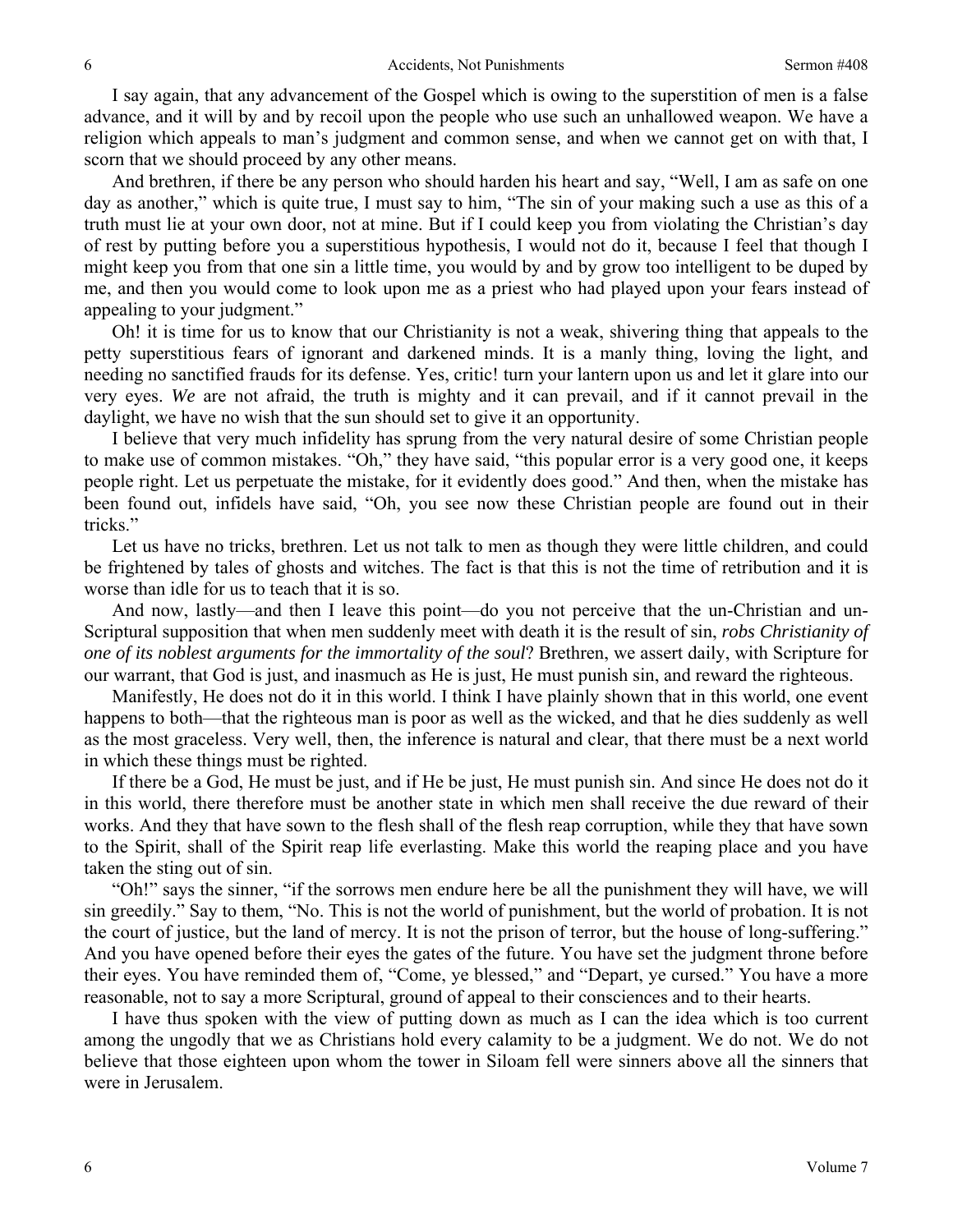**II.** Now, to our second point. WHAT USE, THEN, OUGHT WE TO MAKE OF THIS VOICE OF GOD AS HEARD AMIDST THE SHRIEKS AND GROANS OF DYING MEN? Two uses, first, *inquiry*, and secondly, *warning*.

The first inquiry we should ask ourselves is this, "Why may it not be my case that I may very soon and suddenly be cut off? Have I a lease of my life? Have I any special guardianship which ensures me that I shall not suddenly pass the portals of the tomb? Have I received a charter of longevity? Have I been covered with such a coat of armor that I am invulnerable to the arrows of death? Why am not I to die?"

And the next question it should suggest is this, "Am not I as great a sinner as those who died? Are there not with me, even with me, sins against the Lord my God? If in outward sin others have excelled me, are not the thoughts of my heart evil? Does not the same law which curses them curse me? I have not continued in all the things that are written in the book of the law to do them. It is as impossible that I should be saved by my works as that they should be. Am not I under the law as well as they by nature and therefore am not I as well as they under the curse?" That question should arise.

Instead of thinking of *their* sins which would make me proud, I should think of *my own* which will make me humble. Instead of speculating upon *their* guilt, which is no business of mine, I should turn my eyes within and think upon *my own* transgression, for which I must personally answer before the Most High God.

Then the next question is, "Have I repented of my sin? I need not be inquiring whether *they* have or not, have *I*? Since I am liable to the same calamity, am I prepared to meet it? Have I felt, through the Holy Spirit's convincing power, the blackness and depravity of my heart? Have I been led to confess before God that I deserve His wrath, and that His displeasure, if it light on me, will be my just due?

"Do I hate sin? Have I learned to abhor it? Have I, through the Holy Spirit, turned away from it as from a deadly poison, and do I seek now to honor Christ my Master? Am I washed in His blood? Do I bear His likeness? Do I reflect His character? Do I seek to live to His praise?"

For if not, I am in as great a danger as they were, and may quite as suddenly be cut off, and then where am *I*? I will not ask where are *they*? And then, again, instead of prying into the future destiny of these unhappy men and women, how much better to inquire into our own destiny and our own state!

## *"What am I? my soul, awake, And an impartial survey take."*

Am I prepared to die? If now the gates of hell should be opened, shall I enter there? If now beneath me the wide jaws of death should gape, am I prepared with confidence to walk through the midst of them, fearing no evil, because God is with me? This is the proper use to make of these accidents. This is the wisest way to apply the judgments of God to our own selves and to our own condition.

O sirs, God has spoken to every man in London during these last two weeks. He has spoken to me. He has spoken to you, men, women, and children. God's voice has rung out of the dark tunnel—has spoken from the sunset and from the glaring bonfire round which lay the corpses of men and women, and He has said to you, "Be you also ready, for in such an hour as you think not, the Son of Man comes." It is so spoken to you that I hope it may set you inquiring, "Am I prepared? Am I ready? Am I willing now to face my Judge and hear the sentence pronounced upon my soul?"

When we have used it thus for inquiry, let me remind you that we ought to use it also for *warning*. "Ye shall all likewise perish." "No," says one, "not *likewise*. We shall not all be crushed, many of us will die in our beds. We shall not all be burned, many of us will tranquilly close our eyes." Ay, but the text says, "Ye shall all likewise perish." And let me remind you that some of you may perish in the same identical manner.

You have no reason to believe that you may not also *suddenly* be cut off while walking the streets. You may fall dead while eating your meals—how many have perished with the staff of life in their

7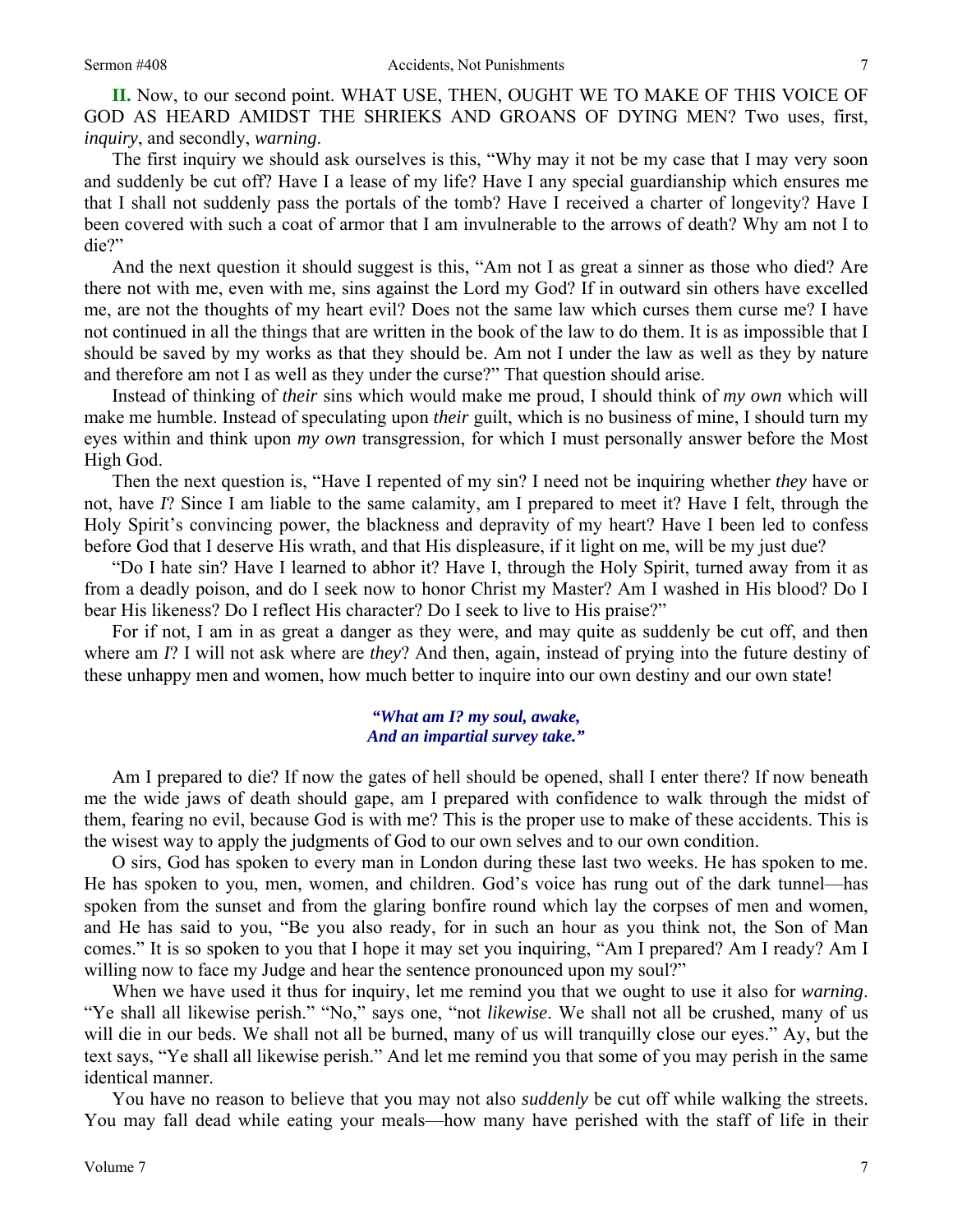hands! You shall be in your bed and your bed shall suddenly be made your tomb. You shall be strong, hale, hearty, and in health, and either by an accident or by the stoppage of the circulation of your blood, you shall be suddenly hurried before your God. Oh! may sudden death to you be sudden glory!

But it may happen with some of us that in the same sudden manner as others have died, so shall we. But lately, in America, a brother, while preaching the Word, laid down his body and his charge at once. You remember the death of Dr. Beaumont, who, while proclaiming the Gospel of Christ, closed his eyes to earth.

And I remember the death of a minister in this country, who had but just given out the verse,

*"Father, I long, I faint to see The place of Thine abode; I'd leave Thine earthly courts and flee Up to Thy house, my God,"* 

when it pleased God to grant him the desire of his heart, and he appeared before the King in His beauty. Why, then, may not such a sudden death as that happen to you and to me?

But it is quite certain that, let death come when it may, there are some few respects in which it will come to us in just the same manner as it has to those who have so lately been hurried away. First, it will come quite as *surely*. They could not, travel as fast as they would, escape from the pursuer. They could not, journey where they may, from home or to home, escape the shaft when the time had come.

And so shall we perish. Just as surely, as certainly, as death has set his seal upon the corpses which are not covered with the sod, so certainly shall he set his seal on us (unless the Lord should come before), for "It is appointed unto all men once to die, and after death the judgment." There is no discharge in this way, there is no escape for any individual by any bye-path. There is no bridge over this river, there is no ferry-boat by which we may cross this Jordan dry shod.

Into your chill depths, O river, each one of us must descend. In your cold stream, our blood must be frozen, and beneath your foaming billows our head must sink! We, too, must surely die. "Trite," you say, "and commonplace," and death is commonplace, but it only happens to us once. God grant that that once dying may perpetually be in our minds, till we die daily, and find it not hard work to die at the last.

Well then, as death comes both to them and to us surely, so will it come both to them and to us most *potently and irresistibly*. When death surprised them, then what help had they? A child's card house was not more easily crushed than these ponderous carriages. What could they do to help one another? They are sitting talking side by side. The scream is heard, and ere a second cry can be uttered, they are crushed and mangled.

The husband may seek to extricate his wife, but heavy timbers have covered her body. He can only see at last her poor head, and she is dead, and he takes his sorrowful seat by her side, and puts his hand upon her brow, until it is stone cold. And though he has seen one and another plucked with broken bones from the midst of the ruined mass, he has to leave her body there. Alas! his children are motherless and himself robbed of the partner of his bosom.

They could not resist. They might do what they would, but as soon as the moment came, on they went, and death or broken bones was the result. So with you and me. Bribe the physician with the largest fee, but he could not put fresh blood into your veins. Pay him in masses of gold, but he could not make the pulse give another throb. Death, irresistible conqueror of men, there is none that can stand against you. Your word is law, your will is destiny! So shall it come to us as it did to them, it shall come with power, and none of us can resist.

When it came to them, it came *instantly*, and would not delay. So will it come to us. We may have longer notice than they, but when the hour has struck, there shall be no postponing it. Gather up your feet in your bed, O Patriarch, for you must die and not live! Give the last kiss to your wife, you veteran soldier of the cross, put your hands upon your children's head, and give them the dying benediction, for